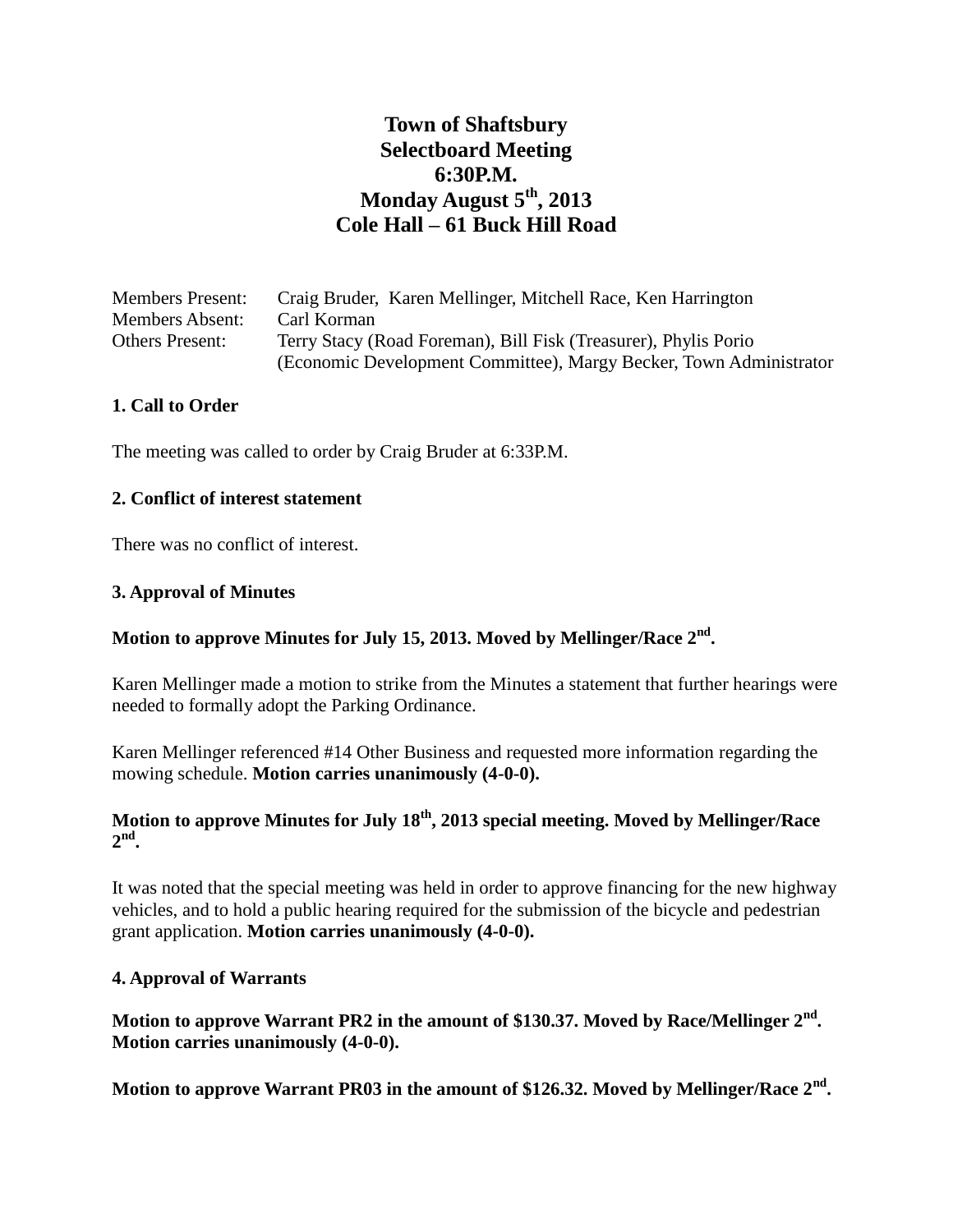**Motion carries unanimously (4-0-0).**

**Motion to approve Warrant P2 in the amount of \$17,698.57. Moved by Mellinger/Race 2nd . Motion carries unanimously (4-0-0).**

**Motion to approve Warrant P3 in the amount of \$16,167.86. Moved by Mellinger/Race 2nd . Motion carries unanimously (4-0-0).**

**Motion to approve Check Warrant #04 in the amount of \$14,085.44. Moved by Mellinger/Race 2nd. Motion carries unanimously (4-0-0).**

**Items of interest over \$1,000:** Blue Cross Blue Shield, Bennington County Sheriff, John Ray & Son Fuel, KAS Inc., Mountain Air Assessor.

### **Motion to approve Check Warrant #05 in the amount of \$60,133.89. Moved by Mellinger/Race 2nd. Motion carries unanimously (4-0-0).**

**Invoices paid over \$1,000:** William Dailey, Green Mountain Power, John Ray & Sons, Kansas State Bank of Manhattan (Lease), Paving Maintenance Supply Co., Sycamore Landscape, TAM.

### **5. Announcements**

Mitchell Race announced that the Shaftsbury Historical Society is conducting a BBQ which will be open to the public, and that the Director of Hildene will be in attendance to speak on behalf of the Lincoln family legacy. Tickets for the event are available by contacting Mitchell Race or The Chocolate Barn.

# **6. Public Comments**

Phylis Porio of the Economic Development Committee (EDC) came before the Select Board for renewal of Shaftsbury Village Center Designation. One of the requirements is a formal motion from the Selectboard for approval of the application for renewal.

Phylis Porio explained to the Select Board that the State of Vermont grants to villages and towns a special Village Center Designation that allows for business within the designated areas, noted formally by the EDC to be a business, to apply for tax credits and incentives for improvements to their business. Village Center Areas include the area from Harrington's garage on VT Rte 7A at the southern end of the Village up to Daniels Road, which includes Paulin's store. The Village Center Designation then continues along 7A and includes the Tattoo Parlor on the east side of 7A up to and including property across from Galusha homestead, and comes down to Wynn's Landscaping. Phylis Porio mentioned that maps are available to detail the designated area.

Phylis Porio and Karen Mellinger noted that Village Center Designation gives the Village priority status in applying for and receiving grants and special incentives that would be beneficial to the Town of Shaftsbury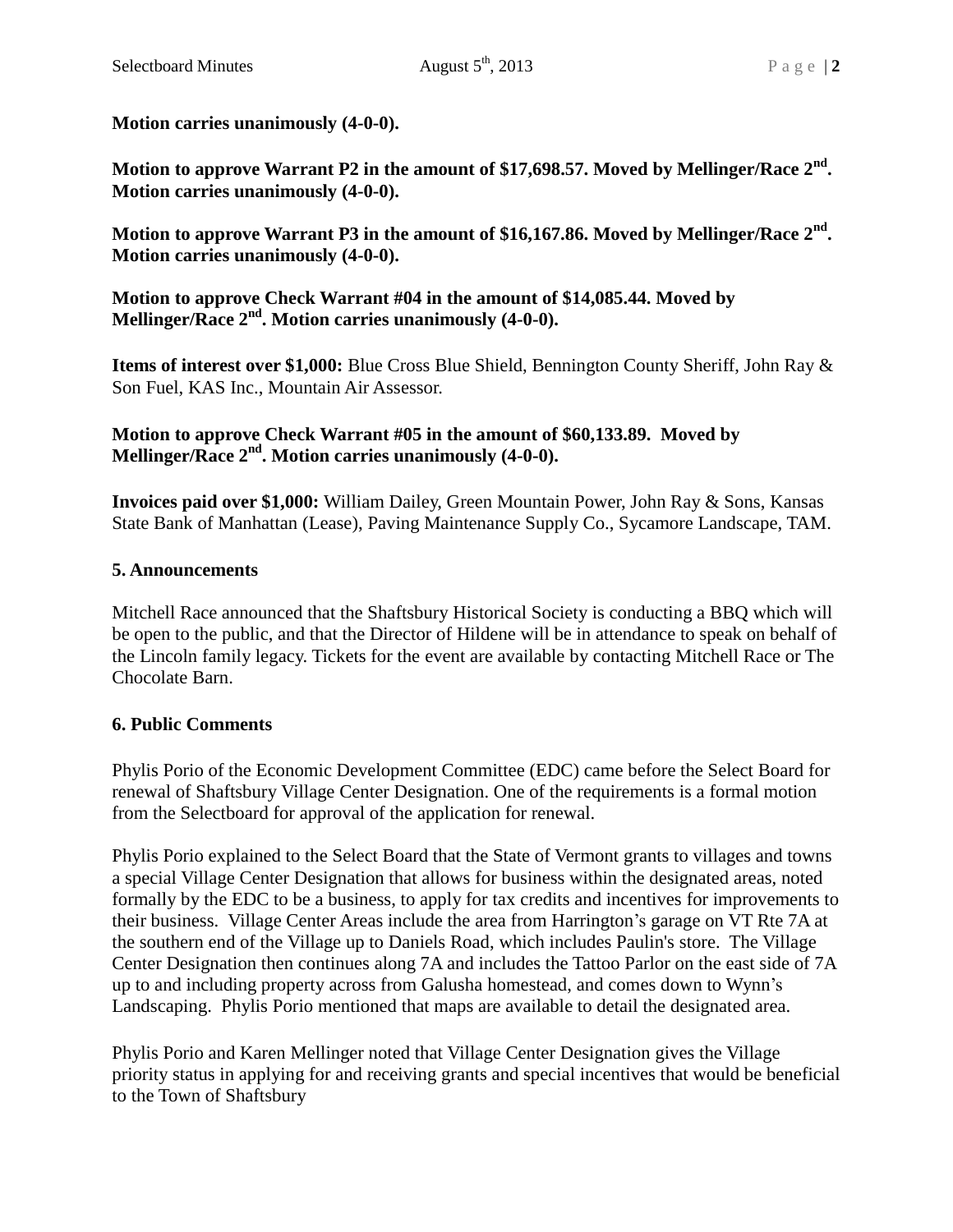Phylis Porio explained that the new process in renewing the designation required the EDC to identify all homes that are businesses. Phylis Porio reported to the Select Board the Town lacks such a database. This presents inadequate listings of home businesses to be noted in the application.

Mitchell Race wanted clarification on how businesses could be added into the demographics and how the funds from grants and incentives are disbursed. Phylis Porio explained that like the Sidewalk grant application it is a competitive process that draws from a pot of funding.

Karen Mellinger asked for the formal due date to have the application submitted. Phylis Porio reported that the EDC is working toward the September 3<sup>rd</sup> deadline. Karen Mellinger commended the EDC for pursuing Village Center designation renewal and noted that it was a "really is terrific program for our businesses."

### **Motion to approve the Economic Development Committee's (EDC) recommendation to submit the application for renewal of Village Center Designation to the State of Vermont. Moved by Mellinger/Race 2nd. Motion carries unanimously (4-0-0).**

Mark Bollhardt, a resident living along Route 7A, made a formal complaint against a neighbor whom he alleged was running a business without the proper Zoning permit. Citing numerous communications with past Zoning Administrators, the DRB, and the Vermont State Troopers, Mr. Bollhardt said he had come before the Select Board to figure out a solution to his issue with the neighbor in question. Craig Bruder said Mr. Bollhardt's concern would be the topic of discussion at the next meeting, and he thanked Mr. Bollhardt for bringing the issue before the Select Board.

Karen Mellinger requested to have the EDC discussion and action formally "ratified" by the Selectboard at its next meeting. She pointed out the Board's discussions with Ms. Porio had not been warned for August  $5<sup>th</sup>$ , 2013.

# **7. Treasurer's Report**

Treasurer Bill Fisk joined the Select Board discussion and reviewed the general fund budget status for Fiscal Year ending 2013. Bill Fisk noted that added transactions may be coming in and some minor changes will cause the overall totals to fluctuate somewhat. He acknowledged that by next month the figures should be in their final form.

Bill Fisk reported that the town ended the year presumably with excess revenues over expenses of \$59,000. Bill Fisk reported that the tax revenue comes from collecting current and delinquent taxes, interest on delinquencies, inter-governmental revenues and so on. Bill Fisk said excesses in revenue are positive signs.

Bill Fisk explained that the operating transfers into the general fund were over-budget due to Town Meeting action to purchase a new rescue pumper and the decision of the Selectboard to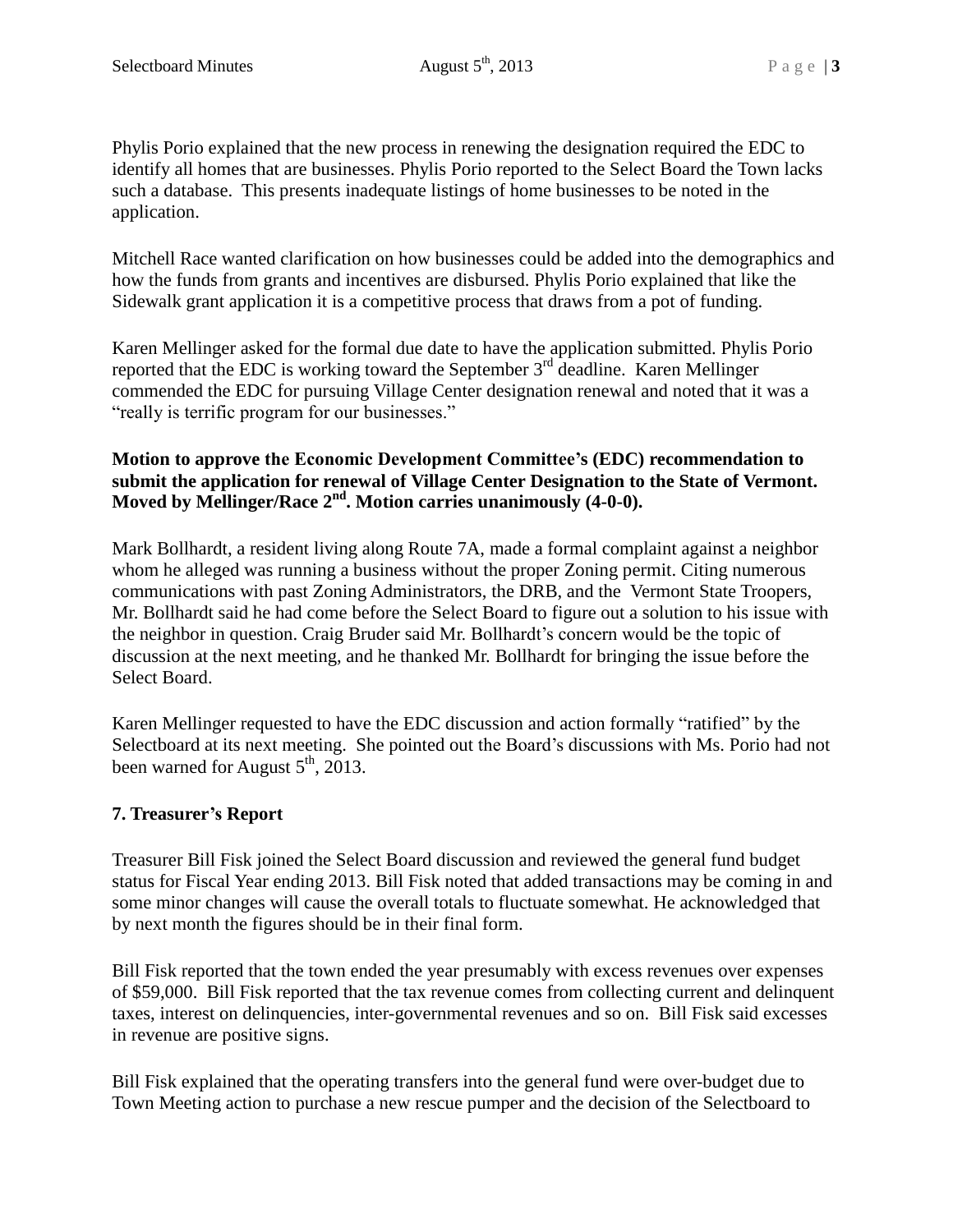transfer in paving reserve funds to cover Twitchell Hill paving expenses.

He reviewed expense categories, citing General Government expense was under-budget, and he stated that to be a positive sign. The county tax expenses came in less than expected.

Bill Fisk reported figures from the general fund Balance Sheet and cited a "pretty good balance." He made not that the Town will be drawing from its line of credit by the end of August, 2013. Major debt expenses occur in the first months of the fiscal year.

Bill Fisk presented a fund balance of \$383,000 and stated that the number was not a final projection due to flux of revenues and expenses that occur during this time of the year. Bill Fisk reported how prepaid expenses represent charges for this fiscal year, yet noted how some expenses in the report relate to new year (deferred) that are pre-paid to next year. Accounts due include an Accounts Receivable amount of \$101,000 which comes from Tax Delinquencies. The current figure at the time of the meeting for the delinquencies was at \$80,000.

# **8. Road Foreman Reports**

Terry Stacy reported re-grading roads was necessary due to the recent rainfall. The new grader failed recently and is being worked on. He noted work was being done on Mead Road. Ditches were being reinforced with 4-6 inch stone to prevent ditch failure and future washouts. The project is close to completion. Terry Stacy reported that the planned FY14 capital improvements were to begin presumably next week

Craig Bruder asked Terry Stacy to clarify the Town's approach to chloride application for dust control purposes. Craig Bruder stated for the public record that it is a myth that all roads consistently receive an application of chloride after every grading. To do so would be cost prohibitive. Terry Stacy concurred that chloride is applied only when necessary, because the budget is not large.

Terry Stacy reported that the Road Crew visited driveways on Twitchell Hill affected by recent heavy rains and completed work to correct some of the erosion and drainage issues. Terry Stacy cited a 2 inch rainfall in an hour during one rainstorm that never-before-seen drainage issues along Twitchell Hill and also in and around the whole Town.

Terry Stacy reported that the Dozer was in the garage for repair and should be ready to go back to work on Cider Mill Road within the coming days.

### **9. Approval of Master Lease Agreement – Tax Exempt Financing With Municipal Leasing Consultants, LLC, re: FY14 Highway Equipment Purchases.**

Margy Becker noted that she was awaiting notification from Municipal Leasing Consultants for credit approval from Sun Trust Bank. Margy Becker reported that the lack of independentlyaudited financials has slowed the process. It was noted that Bill Fisk has sent letters to satisfy the bank's inquiries. Margy Becker was confident the financing will go through.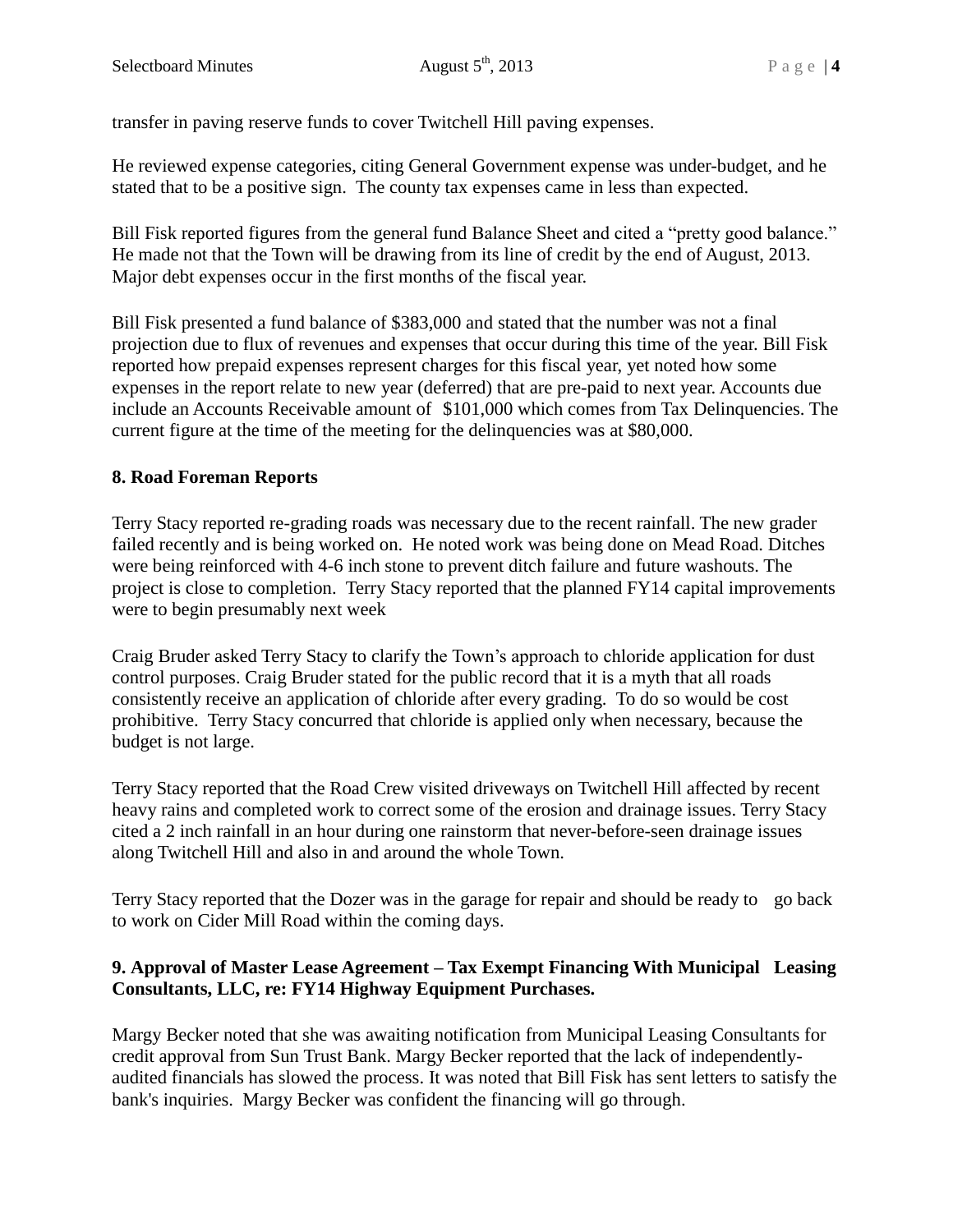### **10. Appeal of BCA decisions to State – Stipulations in re: Doris Bigart/Michael Lemieux v. Town of Shaftsbury, PVR#2012-39; in re: Peter K. Cross v. Town of Shaftsbury PVR#2012- 40,41,42.**

The BCA met on tax matters for two properties in the Town of Shaftsbury. The BCA decisions were appealed to the State of Vermont. The State of Vermont has presented the stipulations to the Selectboard for review and acceptance. It was noted that all parties affected were in formal agreement to move forward with the terms provided by the State of Vermont.

Margy Becker noted how the Select Board played an interesting role to accept stipulations. Karen Mellinger cited how she was against the terms provided by the State and explained how her involvement in BCA proceedings and proposed valuations led her to the decision to dissent.

Craig Bruder explained how one can appeal the assessment in its early stage to the Listers, and that if dissatisfied it would lead to the Board of Civil Authority. It was noted how the BCA inspected the property in question in an appeal, and that the BCA would report back with its assessment. If the determination of the BCA provided further dissatisfaction to the property owner, the appeal would then move to court. The final appeal when taken to court, shall become the basis for the grand list of taxpayer and is determined to be the overall rule.

The Select Board noted the State is looking for the Select Board to approve and/or acknowledge that it had received the stipulated assessments. It was determined that the parties involved have agreed that these are new values, yet there has been some disagreement with the overall decision.

Karen Mellinger cited how in one case the Listers did drop the rate on initial appeal. Yet the homeowner was unsatisfied, and appealed to the BCA which endorsed the objection to the first adjustment. It was reported how the Supreme Court lowered it to what the homeowner wanted and that the State in accordance with the Supreme Court decision brought it down lower.

Craig Bruder said he considers the figure brought before the Select Board to be the final figure. Karen Mellinger expressed disagreement with the numbers.

The Select Board cited how the appellate endorsed the Lemieux/Bigart tax appeal #2012-39, and read the stipulation which determined the fair market value of the Old Gale Road property in question to be \$58,100. It was acknowledged that the endorsement was formally signed by appellate.

Karen Mellinger inquired about whether or not there was there a hearing where the Listers would have been present to listen to the facts being presented to the State Assessor. Margy Becker noted the Listers were involved and were aware of the State's determination.

Craig Bruder informed Board members of the necessity to make its determination official, and that all parties have come to a reasonable and formal conclusion to move forward.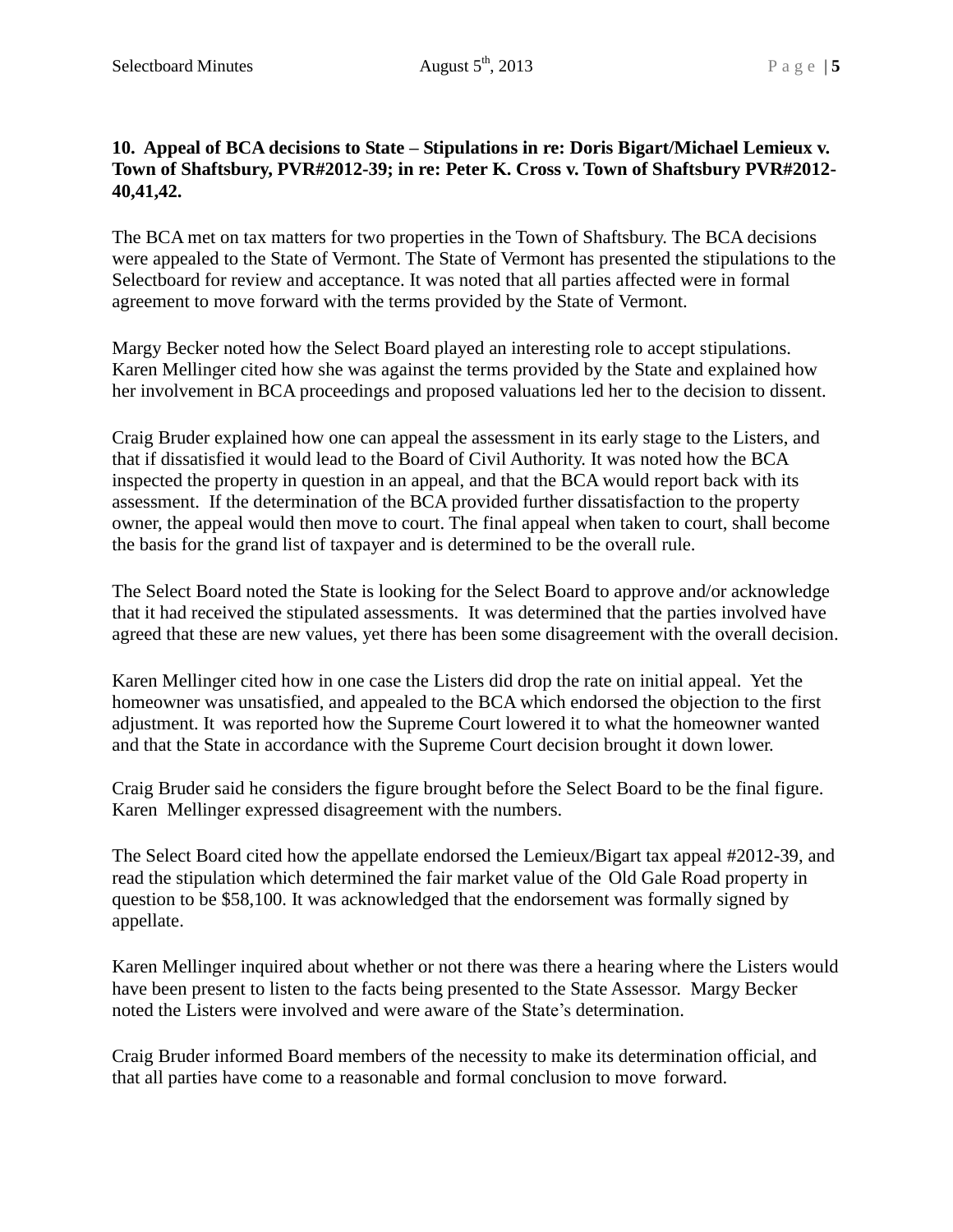#### **Motion to Approve Stipulations in re: Doris Bigart/Michael Lemieux v. Town of Shaftsbury in the amount of \$58,100. Moved by Race/Harrington 2nd. Motion carries (3-1-0). Motion carries by Mitchell Race, Ken Harrington, and Craig Bruder. Karen Mellinger dissents.**

The Select Board entertained a motion for Parcel 152013 reference to tax appeal PVR 2012-40, 41, 42. Stipulation reads as follows, Peter Cross. The fair market grand list value of Glastenbury Drive set at \$135,600.

### **Motion to approve PVR#2012-39; in re: Peter K. Cross v. Town of Shaftsbury PVR#2012- 40,41,42. in the amount of \$135,600. Moved by Harrington/Race 2nd . Motion Carries unanimous (4-0-0).**

### 11. Health Care reform

Margy Becker noted a VPR rado discussion to which it explained how a town or any employer with fewer than 50 employees will have to figure out to what degree it will subsidize health insurance coverage for its employees (if at all), and which level of health care insurance plan offered through Vermont Health Connect the Town will subsidize. Margy Becker cited that there are currently four levels of plans available through the Vermont Health Connect. Plans are provided by only two insurance companies. The Affordable Care Act requires virtually the same benefits among all plans.

The four levels of coverage provide different costs for premiums and out-of-pocket expenses. Margy Becker pointed if the consumer uses medical services frequently, they may want higher premium to lower deductible ratio. In keeping with IRS laws, higher deductible plans remain compatible with health savings and reimbursement accounts. She also noted how the Employer/Employee relationship will change, as individuals are responsible for selecting plans.

Margy Becker noted Blue Cross/Blue Shield is hosting a breakfast at the Equinox Hotel at 7:30A.M. on Friday August  $9<sup>th</sup>$ , 2013. Mitchell Race volunteered to attend the meeting and report back to the Select Board.

### **12. Town Garage Status**

Karen Mellinger reported the Garage Committee had held a conference call with an Engineer for a second opinion on the cost estimates presented to the voters in March 2013. Mr. Cross was volunteering to provide his professional feedback at no cost. Mr. Cross had responded to the Town's first RFP for engineering estimates, but his firm had not been selected by the Selectboard and Facilities Committee. Mr. Cross had agreed to provide some advice to the Garage Committee as to how to in move the garage project forward. He had been involved with the new garage built in Swanton.

Karen Mellinger explained Mr. Cross had acknowledged that engineers formulate conservative estimate for these projects. He analyzed the way the original estimates were put together, and concluded that he would have produced similar estimates.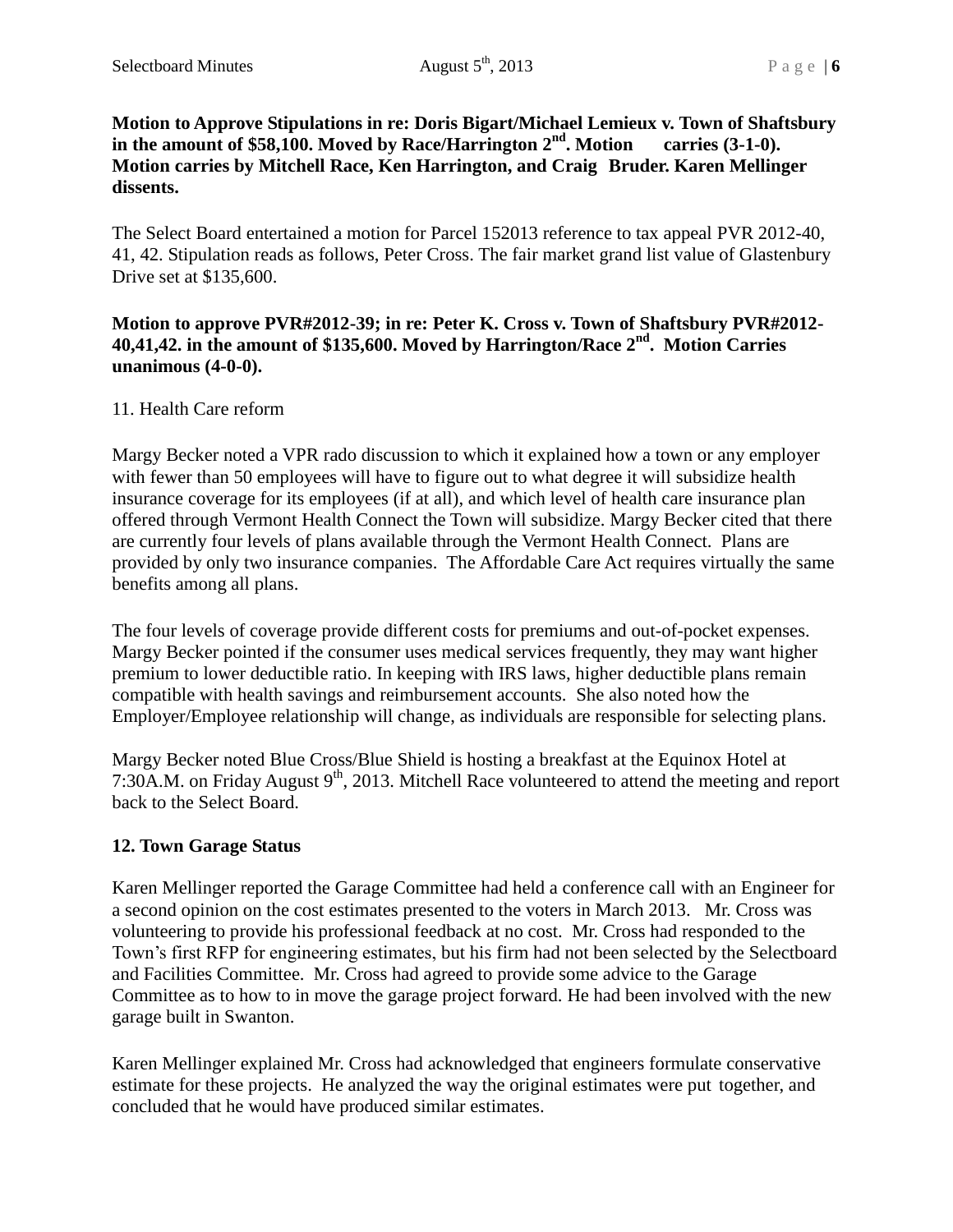Karen Mellinger reported that the Garage Committee determined after the consultation with Mr. Cross that the Shaftsbury project has to be scaled back. The Committee's objectives currently include looking at different construction materials and consideration of a "sweet spot" or not-toexceed cost figure. The Garage Committee has determined the necessity to move forward with a six bay garage. However, the maintenance bay originally in the plans has now become an issue in terms of cutting cost.

The Select Board acknowledged changing the type of structure of salt shed would compromise longevity yet save \$50,000 out of \$150,000 in terms of the initial estimate.

Karen Mellinger noted the Garage Committee hopes the second round of bids will be more favorable, and that a bid allowance for a wooden structure will enable local contractors to bid. The Committee is looking at an end-of- the-year bond vote. The Committee has set a revised target figure for the garage in the amount of \$1.1 Million.

Ken Harrington said a visit to the Swanton, Vermont site would enable Garage Committee members to take aspects of that project design and apply them to the Shaftsbury garage design.

Craig Bruder noted a September to December timeline provided plenty of time to launch a public information campaign and meetings in an effort to increase the chances for voter approval. Select Board members agreed that communication with residents was one of biggest shortcomings in the prior effort to sell the Town Garage to residents.

Karen Mellinger said the Garage Committee is requesting a meeting for next Thursday, August  $14<sup>th</sup>$  at 6:30pm. The committee is looking for some direction from the Select Board as to whether or not the Select Board is comfortable going before the Town a second time with a scaled-down project cost estimate in the range of \$1.1million.

Mitchell Race and Ken Harrington agreed that having one bay function as a maintenance bay instead of having an isolated bay for maintenance only would save costs.

Craig Bruder noted the Select Board's support for cost-saving objectives including scaling down the building size. He asked Karen Mellinger to communicate the Selectboard's support to the Garage Committee.

# **13. Town Administrator Report**

Margy Becker reported the Shaftsbury Transfer Station faces problems with the collection of used oil. Margy Becker explained State ANR personnel were on tour of the site and noticed oil containers had not been removed in a timely fashion. She has been holding discussions with TAM regarding different possibilities for collection of used oil. She is having to confirm prior bids from Saftey Kleen and TAM for disposal of the contaminated oil in the storage tank. Margy Becker recommended full removal of the oil tank and its contents citing age. Other disposal options were currently up for debate.